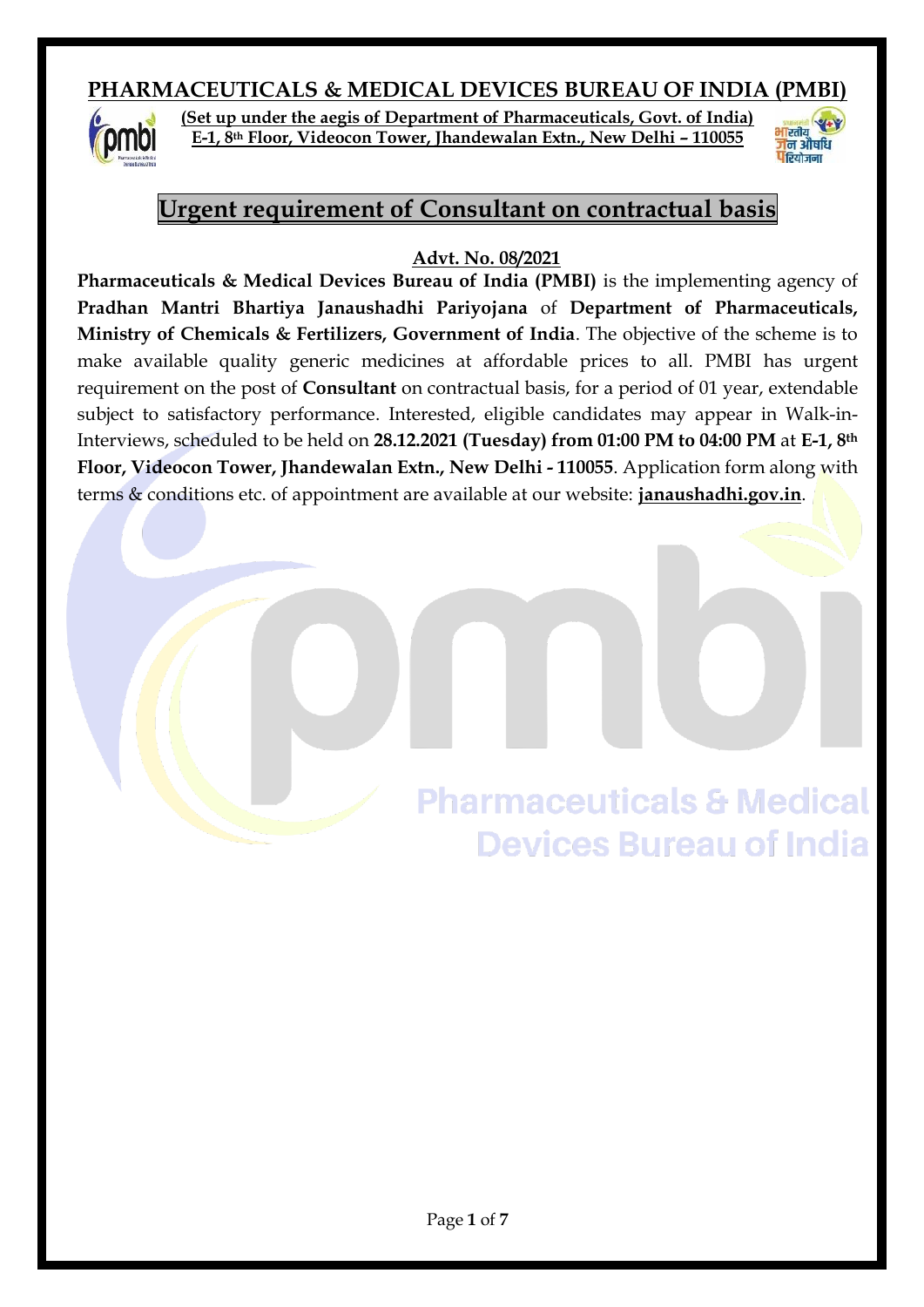# **Details of Post, Eligibility Criteria, Emoluments and Job Description**

| $\mathbf{1}$   | <b>Post Name</b>           | Consultant                                                                                                                                                                 |
|----------------|----------------------------|----------------------------------------------------------------------------------------------------------------------------------------------------------------------------|
| 2              | Age (Maximum)              | 64 Years                                                                                                                                                                   |
| 3              | Qualification              | Graduation in any stream                                                                                                                                                   |
| $\overline{4}$ | Eligibility                | Persons retired or likely to be retired from the positions<br>of PA/PS/PPS/OSD to senior authorities in Public Sector<br>Undertakings/State Government/Central Government. |
| 5              | <b>Desirable Skills</b>    | Candidates should have good communication and<br>interpersonal skills, fair knowledge of computer<br>applications such as MS Word, MS Excel, and Power<br>Point etc.       |
| 5              | <b>Consolidated Pay</b>    | Rs. 50,000/- per month                                                                                                                                                     |
| 6              | <b>Transport Allowance</b> | Rs. 3,000/- per month                                                                                                                                                      |
| 7              | <b>Place of Posting</b>    | Delhi & NCR                                                                                                                                                                |
| 8              | <b>Job</b> Description     | The selected candidate will be required to work as PS to<br>Chief Executive Officer and will be solely responsible to<br>manage the office of Chief Executive Officer.     |
| 9              | Contract period            | One Year. Contract is extendable subject to satisfactory<br>performance.<br>Devices Bureau of India                                                                        |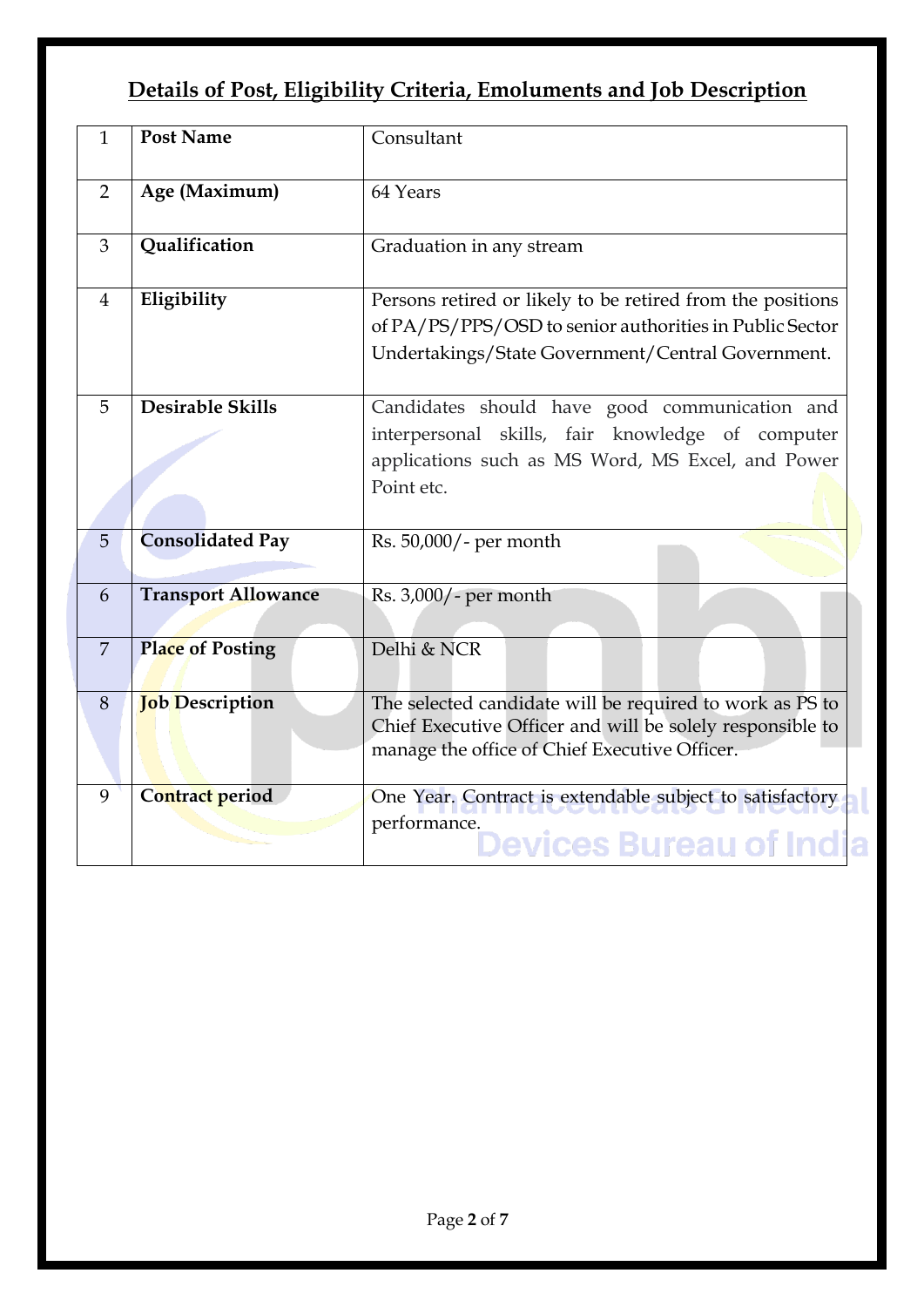# **General Terms & Conditions**

- 1. The appointment is purely on contractual basis, and it is not against any permanent vacancy. This appointment will not entitle any candidate to claim for regular/ permanent employment in PMBI.
- 2. Candidates should ensure that they fulfill the eligibility criteria prescribed for the post, in case it is found at any stage of selection process or even after appointment that the candidate has furnished false or incorrect information or suppressed any relevant information/ material facts or does not fulfill the criteria, his / her candidature / services are liable for rejection/ termination without notice with further legal proceedings. The cutoff date for age, qualification and experience will be 30.11.2021.
- 3. The incumbent is liable to be transferred/posted in any place of India at the discretion of PMBI. The selected candidate should be able to join at earliest.
- 4. PMBI has the right to reject the entire selection process/advertisement at any stage and the decision of PMBI shall be final in this regard.
- 5. PMBI reserves the right to relax age/experience/qualification & other qualifying criteria in deserving cases. Mere fulfilling of eligibility criteria shall not confer any right to the applicant for being eligible for appointment. Canvassing in any form will disqualify the candidate.
- 6. Appointment will be on whole time contractual basis on the following terms & conditions.
	- a) He/ She will be entitled to consolidated pay and transport allowance.
	- b) He/ She will be entitled to leaves as per PMBI rules.
	- c) PMBI reserves the right to revise the terms & conditions during the tenure of the contract.

s & Medical

- d) The contractual appointment will automatically come to an end on the expiry of the contractual period and no notice pay or retrenchment compensation will be payable to candidate. During the contract period in case performance of candidate is not found satisfactory or for any other reason, contract can be terminated without assigning any reason by giving 30 days' notice or 30 days remuneration in lieu thereof.
- e) Candidate will devote his/her whole time and attention in the interest of the Bureau and will not engage himself/herself in any other work/assignment either fulltime or part time, either paid or in honorary capacity. As a contractual employee, you will maintain a high standard of loyalty, efficiency and integrity.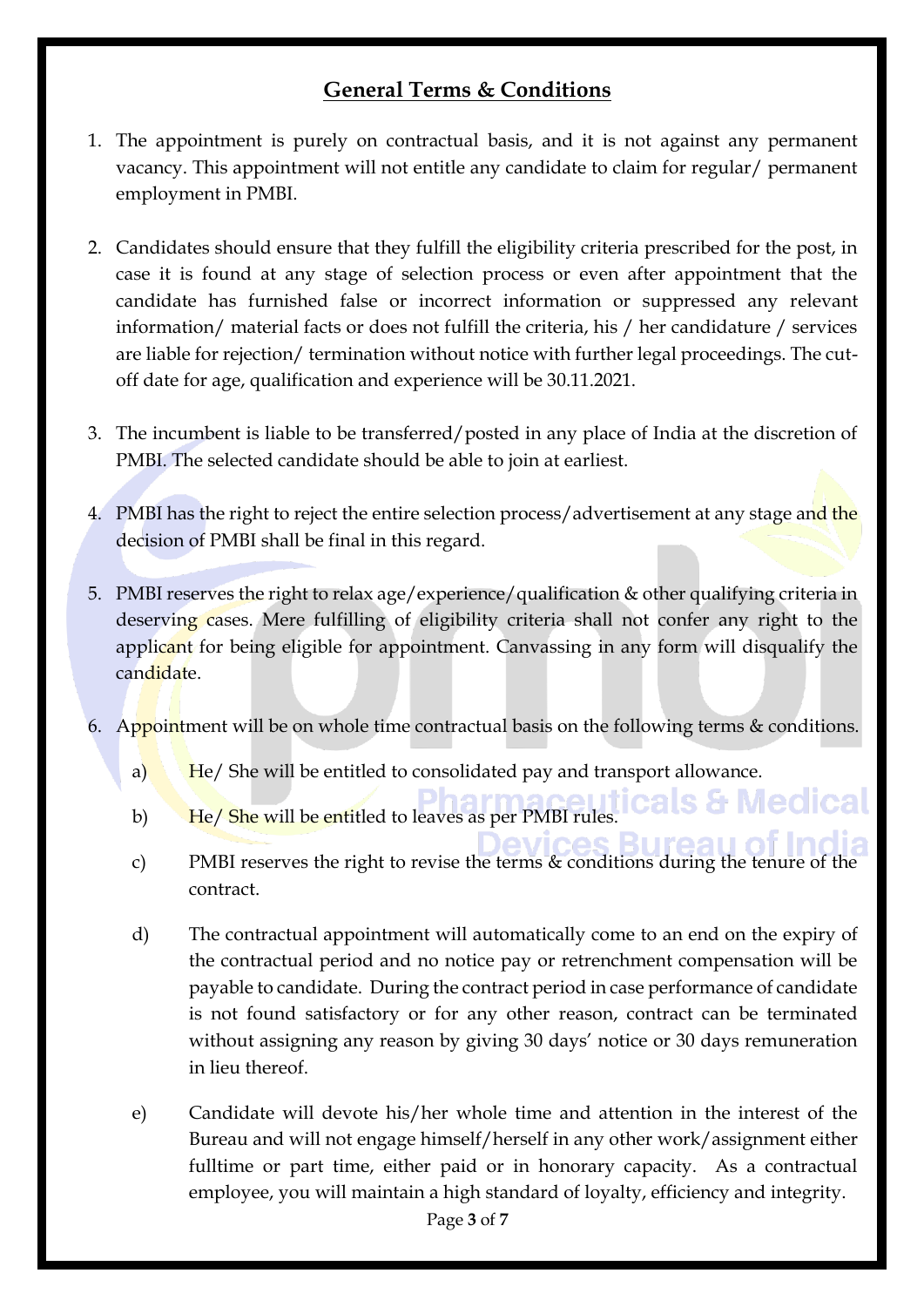- 7. Initially contractual appointment will be for one year, and which may or may not be extended based on the performance.
- 8. Number of posts shall be increased/decreased, basis on the requirement of department.
- 9. Any corrigendum/clarifications on this advertisement, if necessary, shall be notified through our website.
- 10. Candidates are advised to check their emails regularly for the updates.
- 11. Please note that no TA/DA shall be paid to any candidate for appearing in Interview in PMBI.
- 12. Interested, eligible candidates may appear in Walk-in-Interviews as per following schedule:

| Post       | Date, Day & Time of                          | <b>Venue of</b>                                                                         |  |  |
|------------|----------------------------------------------|-----------------------------------------------------------------------------------------|--|--|
|            | <b>Walk-in-Interviews</b>                    | <b>Walk-in-Interviews</b>                                                               |  |  |
| Consultant | 28.12.2021 (Tuesday)<br>01:00 PM to 04:00 PM | E-1, 8 <sup>th</sup> Floor, Videocon Tower,<br>Jhandewalan Extn.,<br>New Delhi - 110055 |  |  |

- 13. Application form along with terms & conditions etc. of appointment are available at our website: **janaushadhi.gov.in**.
- 14. For any other assistance, candidates may call us @ 011-49431800. als & Medical **Devices Bureau of India**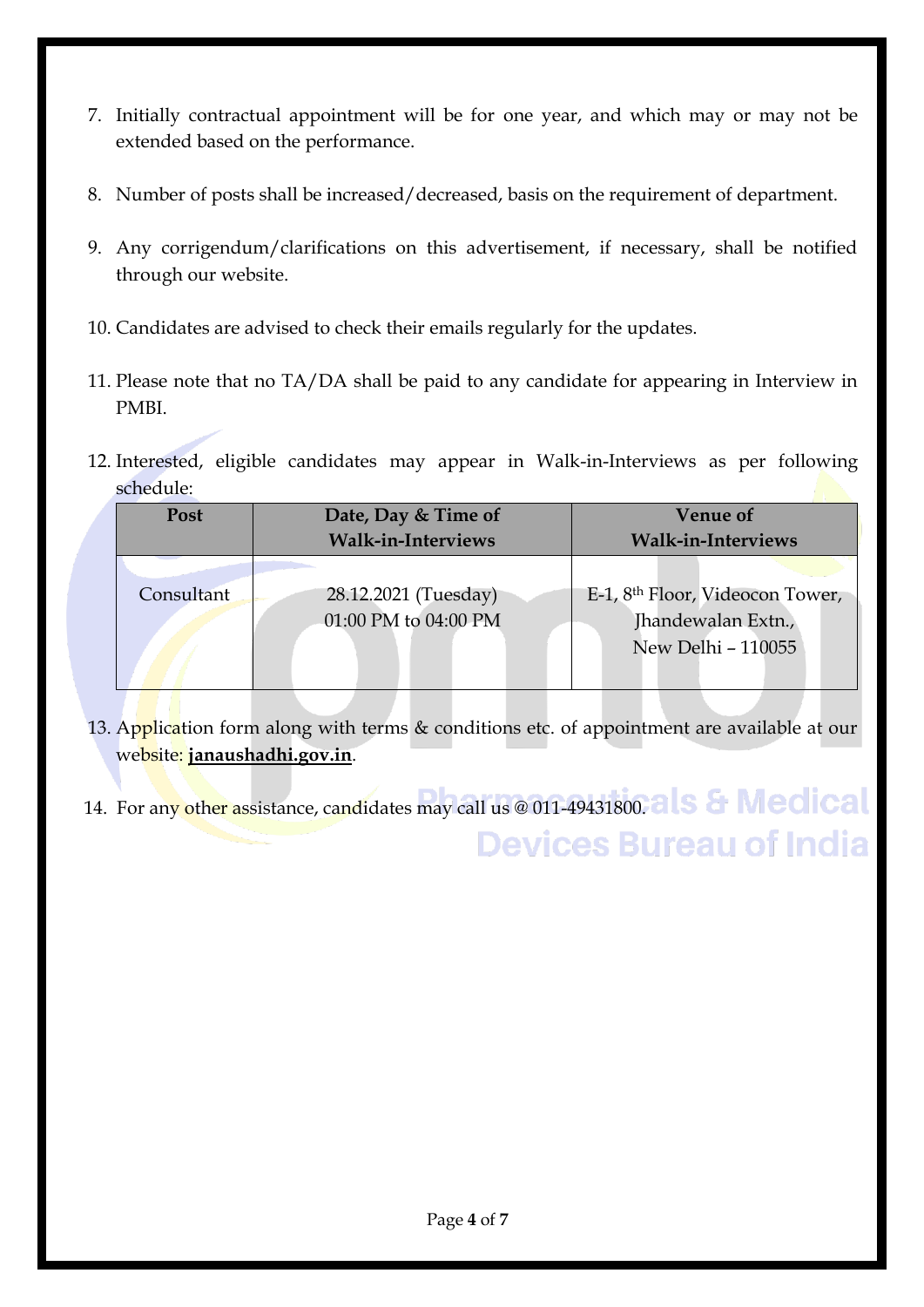#### **Selection Process**

The selection process shall be followed by two stage process:

## **1. Initial Screening 2. Personal Interview**

# **Initial Screening**

Application forms (complete in all respects) with copy of all educational, experience etc. documents will be checked, verified and screened and the candidates, whose candidature will be found suitable and eligible, will be called for the next stage of Personal Interview.

## **Personal Interview**

In the second stage, there will be Personal Interview of the candidates, whose application forms have been successfully verified and those found suitable for the requirements. Based on the credentials and performance in the personal interview, the candidates will be shortlisted, and the offer of appointment shall be issued to the suitable candidate in the order of merit.

**Please also note:** Candidates are required to carry all the supporting documents (marks sheet, degree, experience certificate etc.) in original along with one set of photocopies at the time of Interview, for verification. PMBI may adopt higher criteria/process in case of a more number of applicants meeting eligibility criteria.

# **Pharmaceuticals & Medical Devices Bureau of India**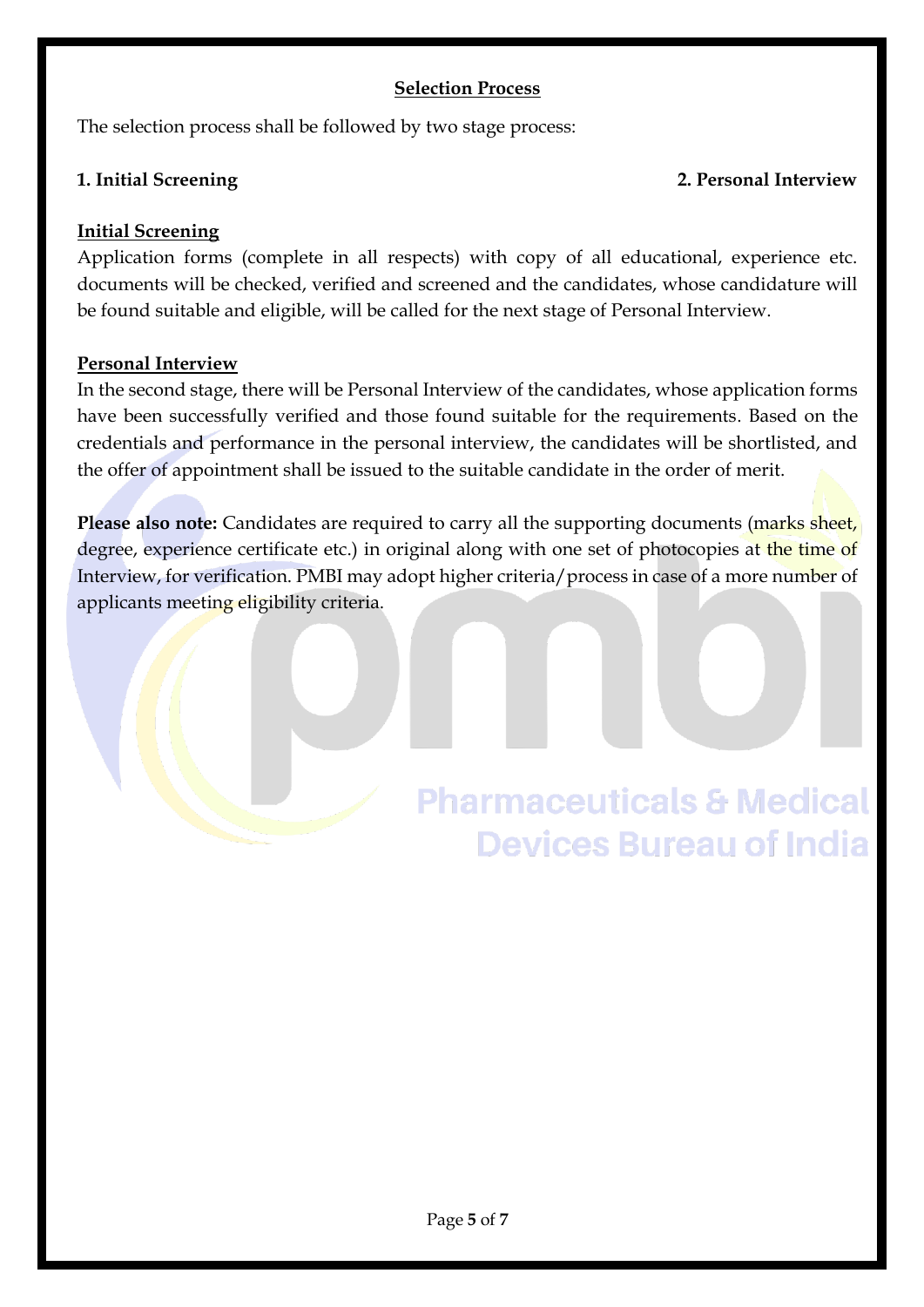# **PHARMACEUTICALS & MEDICAL DEVICES BUREAU OF INDIA (PMBI)**

|                                              |                                  | (Set up under the aegis of Department of Pharmaceuticals, Govt. of India) |                 |
|----------------------------------------------|----------------------------------|---------------------------------------------------------------------------|-----------------|
|                                              |                                  | E-1, 8th Floor, Videocon Tower, Jhandewalan Extn., New Delhi - 110055     |                 |
|                                              | Application for the post of      |                                                                           |                 |
|                                              | 1. Name of the Candidate         |                                                                           |                 |
|                                              | 2. Sex (Male/Female/Others)      |                                                                           | Recent<br>Photo |
|                                              | 3. Father's/Mother's Name        |                                                                           |                 |
|                                              | 4. Age & Date of Birth           |                                                                           |                 |
|                                              | 5. Permanent Residential Address |                                                                           |                 |
|                                              | 6. Present Mailing Address       |                                                                           |                 |
| 7.                                           | Contact No. & Email Id           |                                                                           |                 |
| 8. Nationality                               |                                  |                                                                           |                 |
| 9. Marital Status                            | 10. Alternative Contact no.      |                                                                           |                 |
| 11. Languages Known<br><b>Speak</b><br>Write |                                  |                                                                           |                 |

# **12. Educational Qualification (Starting from matriculation onwards):**

×

| S.  | 12. Examining gainman (Standing Hom man calanon on water).<br>Course/Certificate/ | Board/University | Year of | <b>Subjects</b> | $\%$ age of  |
|-----|-----------------------------------------------------------------------------------|------------------|---------|-----------------|--------------|
| No. | Diploma/Degree                                                                    |                  | Passing | (Main)          | <b>Marks</b> |
|     |                                                                                   |                  |         |                 |              |
|     |                                                                                   |                  |         |                 |              |
|     |                                                                                   |                  |         |                 |              |
|     |                                                                                   |                  |         |                 |              |
|     |                                                                                   |                  |         |                 |              |
|     |                                                                                   |                  |         |                 |              |
|     |                                                                                   |                  |         |                 |              |
|     |                                                                                   |                  |         |                 |              |
|     |                                                                                   |                  |         |                 |              |
|     |                                                                                   |                  |         |                 |              |
|     |                                                                                   |                  |         |                 |              |
|     |                                                                                   |                  |         |                 |              |
|     |                                                                                   |                  |         |                 |              |
|     |                                                                                   |                  |         |                 |              |